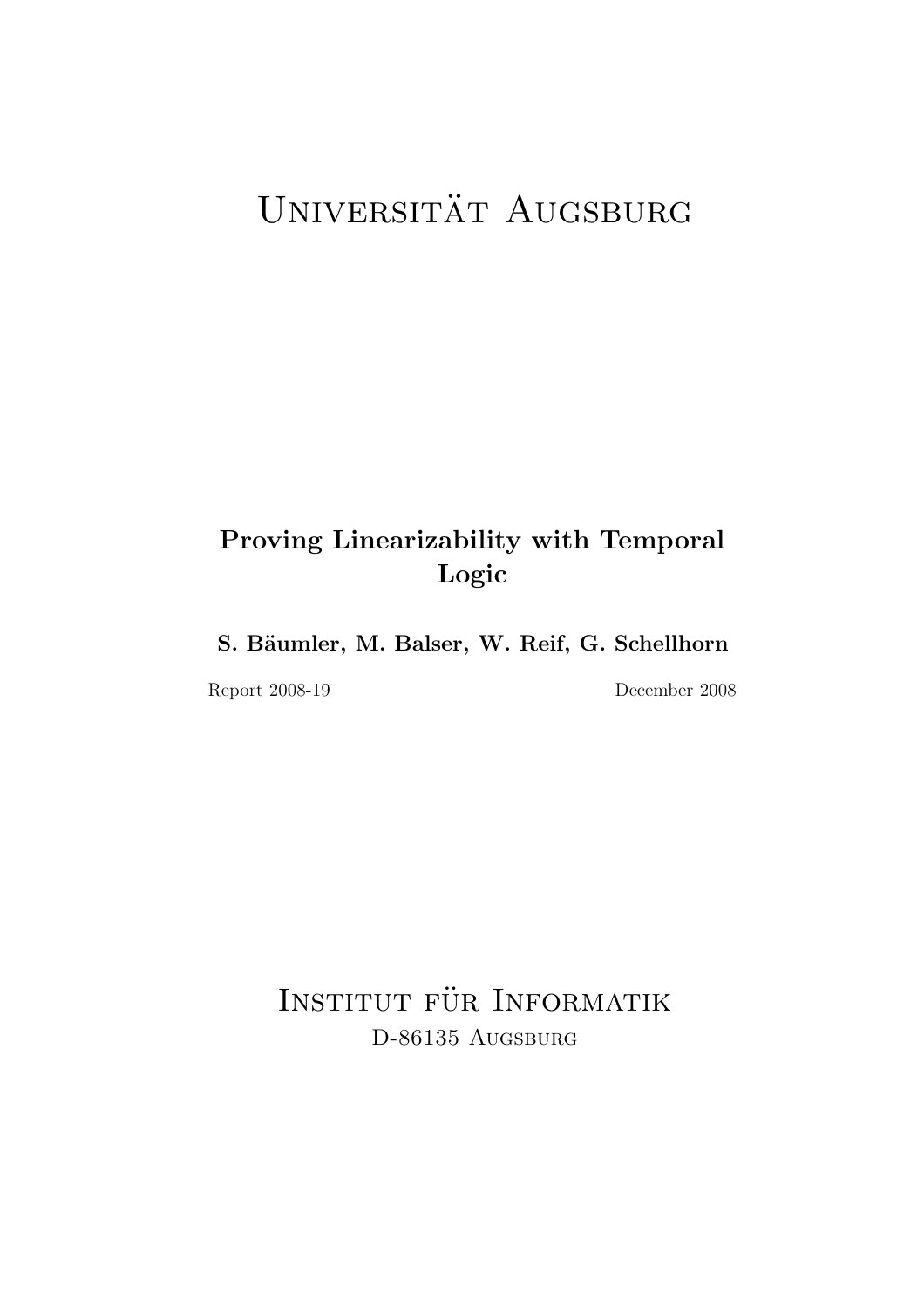Copyright  $\odot$  S. Bäumler, M. Balser, W. Reif, G. Schellhorn Institut für Informatik Universität Augsburg D–86135 Augsburg, Germany http://www.Informatik.Uni-Augsburg.DE — all rights reserved —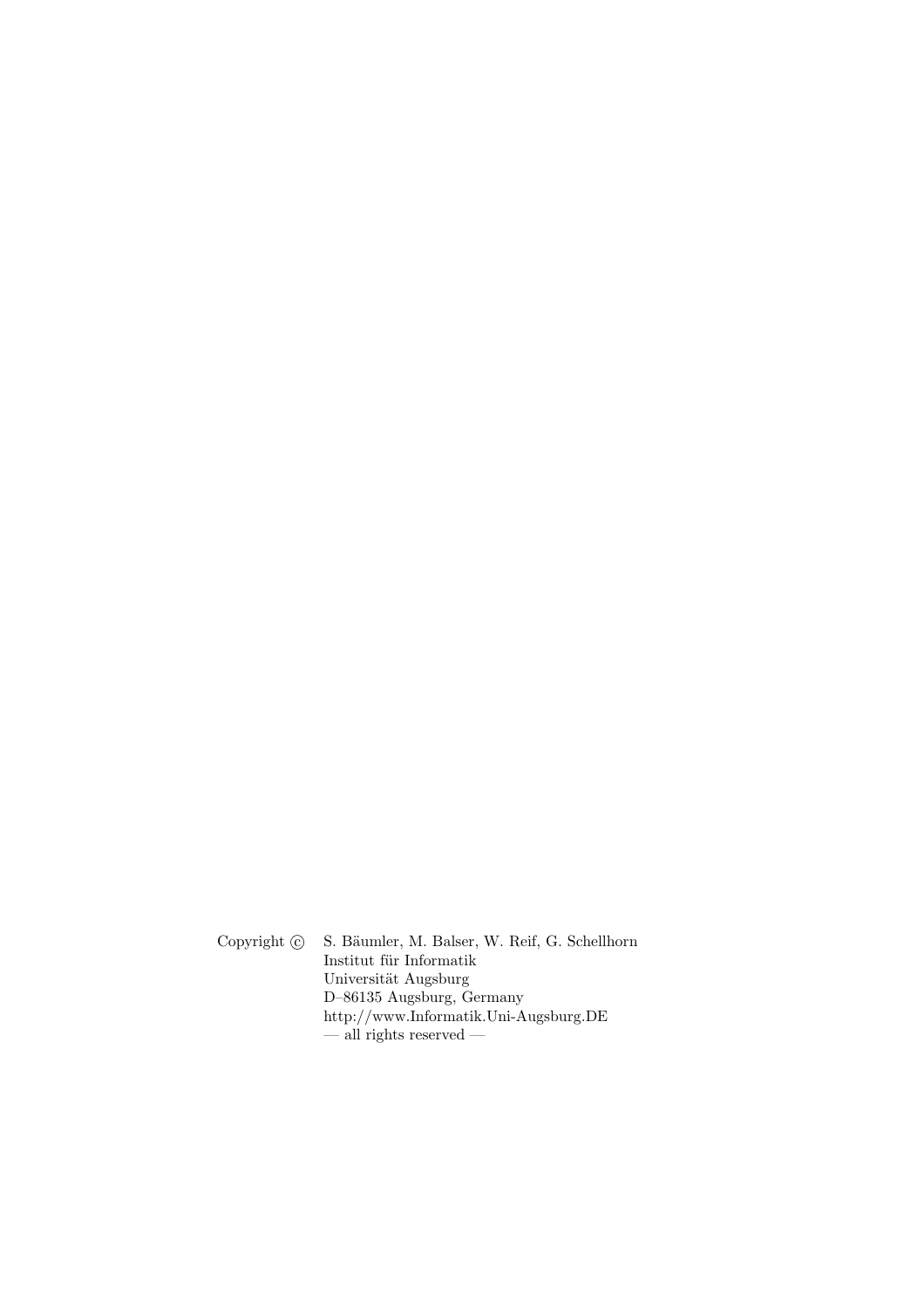# Abstract

Linearizability is a correctness criterion for concurrent systems. In this report, we describe how temporal logic can be used to prove linearizability of a concurrent lock-free stack implementation. The logic used is an extended variant of Interval Temporal Logic, which is integrated in the KIV interactive theorem prover. To reduce the proof to single components only a compositional reasoning technique is used.

# 1 Introduction

Verification of concurrent algorithms is a current and important research topic. Usually, reasoning over a concurrent system is hard and tedious work as all possible interleavings have to be considered. To avoid reasoning over the complete concurrent system, a common technique is compositional reasoning. The idea of compositional reasoning was first formulated in [1] by Dijkstra. The basic idea of this technique is, to split a system into several subcomponents. Then, the overall property is proved with corresponding properties of the subcomponents only.

A common compositional proof technique is the assumption-guarantee paradigm, which was introduced by Jones [2] and by Misra & Chandy [3]. The basic idea of this paradigm is, that each component can make specific assumptions about its environment in order to guarantee a specific behavior. Usually an assumptionguarantee technique provides a theorem, that specifies in a number of proof obligations how the various assumptions and guarantees have to be connected in order to show the property for the overall system. Ideally, these proof obligations contain only single subcomponents and properties of these subcomponents, but not the complete system itself. This results in several proofs of feasible size. Most assumption-guarantee techniques use temporal logics as underlying logic. Examples for this technique can be found e.g. in [4, 5, 6].

Herlihy & Wing [7] define linearizability as a correctness criterion for processes with concurrent access on a shared data structure. The underlying idea of linearizability is to view the concurrent operations on a data object as though they occur in sequential order, similar to serializability for database transactions.

Lock-free algorithms are a class of algorithms for concurrent access to data structures. Unlike the classic mutex based algorithms lock-free algorithms require no locking. Therefore they are less vulnerable to common problems such as deadlocks, livelocks and priority inversion. On the other hand, a disadvantage of lock-free algorithms compared to mutex algorithms is an increased complexity which makes it hard to assure their correctness intuitively.

In [8] a lock-free stack algorithm is presented that accesses the stack only via atomic compare-and-swap-operations. Using this example this paper presents an approach that combines refinement and compositional assumption-guarantee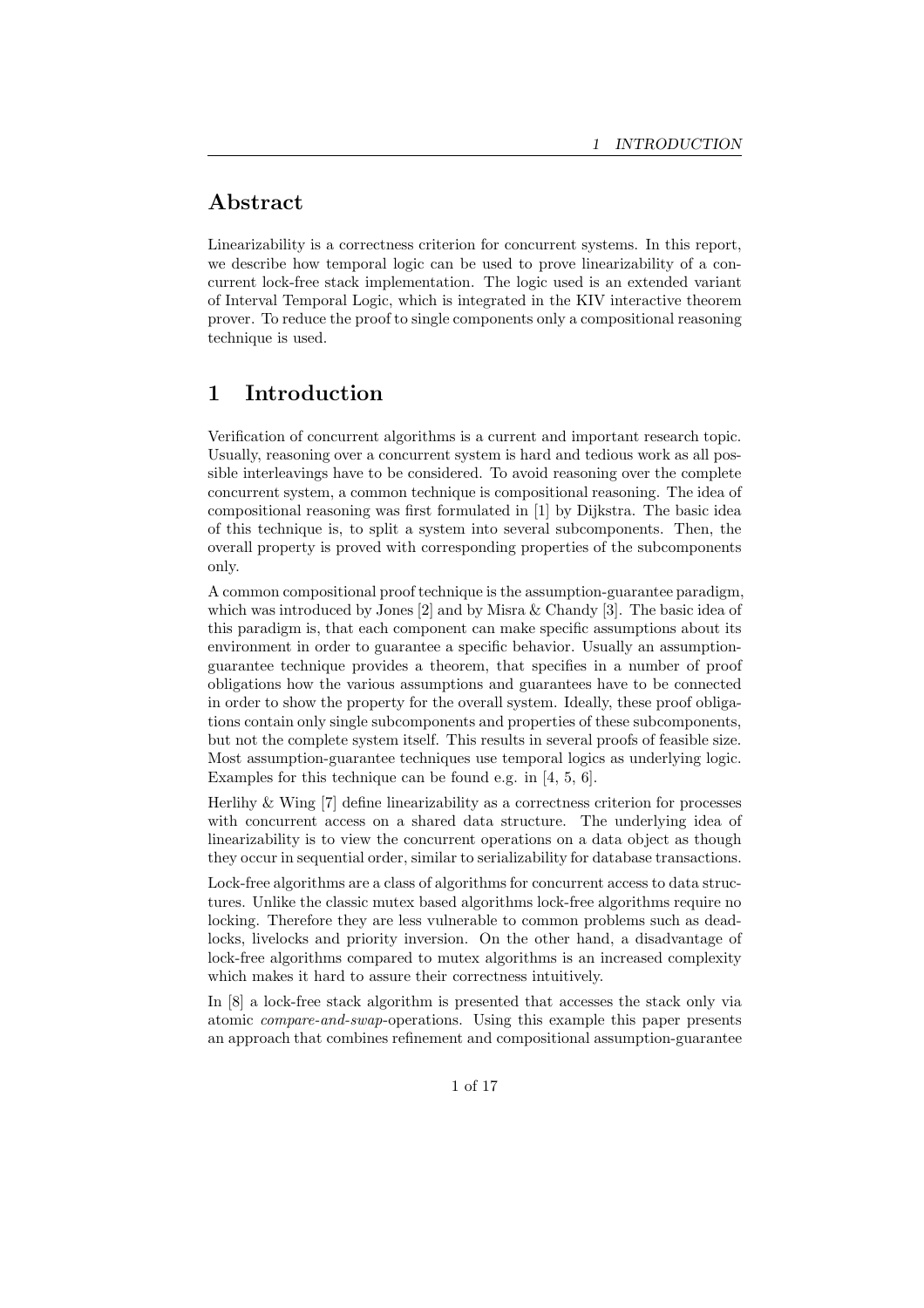reasoning to prove linearizability. The temporal logic we use [9] has explicit imperative interleaved programs and is a variant of ITL [10].It is integrated into the interactive theorem prover KIV [11].

In the following, we assume that the reader has at least basic knowledge about the sequent calculus and temporal logic. This paper is subdivided as follows: Section 2 introduces the lock-free stack algorithm we use and presents an informal overview over our proof strategy. In Section 3 we give an informal overview of the temporal logic framework of KIV and the assumption-guarantee technique we use. The main part of the paper, Section 4, contains the details of the linearization proof of the lock-free stack algorithm. The paper concludes with sections about related work (Section 5) and a short summary (Section 6).

## 2 Lock-Free Stack Algorithm in KIV

The basic principle of the lock-free stack algorithm consists of two phases. In the first phase all the needed data are prepared without changing the main data structure, e.g. storage is allocated or data are read. Then, in a second phase, the algorithm attempts to make the data consistent in a single atomic step by using a compare-and-swap (CAS) command. If this atomic step fails (e.g. because the data structure has changed), the main data structure is not changed and the algorithm repeats phase one.

The informal idea of the CAS command is, that a local pointer  $l_1$  is compared to a global pointer  $G<sup>1</sup>$ . If both pointers are identical, G is set to another local variable  $l_2$  and the CAS command succeeds. If they are different,  $G$  is left unchanged and the CAS command fails. The following KIV specification is used for the CAS-operation:

> $CAS(l_1, l_2; G, Success)$ 1  $(G = l_1 \wedge (G := l_2, Success := \text{TRUE}))$  ∨ 2  $(G \neq l_1 \wedge Success := F_{\text{ALSE}})$

Line 1 covers the case where the CAS succeeds (the comma denotes an atomic assignment). In line 2 the failure of the CAS operation is handled.

The stack algorithm is represented in KIV by a linked list which is stored in a heap H. Each heap cell has a field for the data value (accessible by the function .val) and a field for a pointer (accessible via .next), which can also contain a Null value that denotes the end of the stack. The top of the stack is represented by a variable  $Top$ . The stack is empty, if  $Top$  is NULL.

The push algorithm is depicted in Figure 1. The line numbers are given for explanatory purposes only. They are not used in KIV. Parameters of CPush

<sup>1</sup>Note, that variables beginning with a small letter are considered as constants in our framework, while variables starting with a capital letter can change dynamically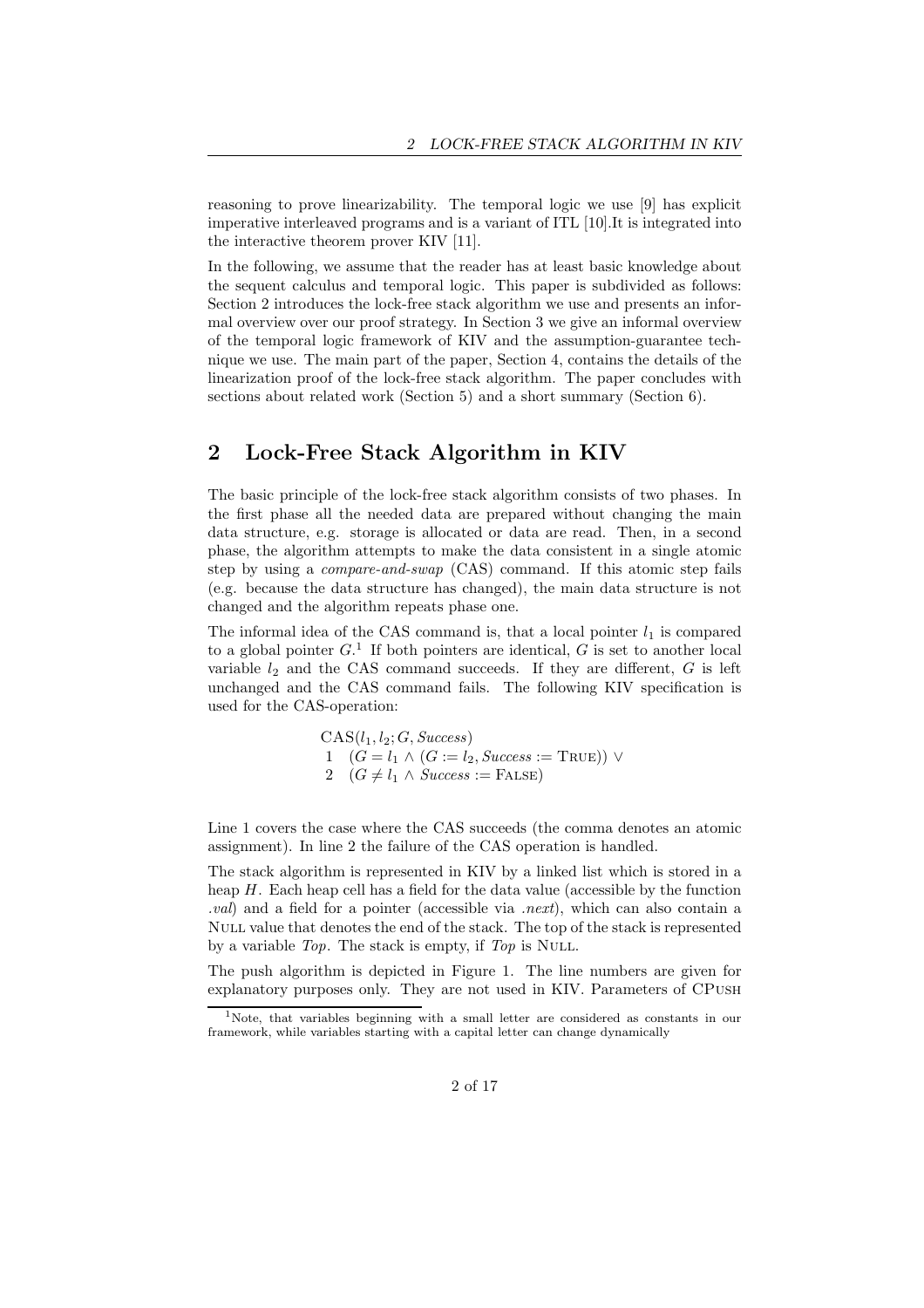```
CPUSH(v; Top, H)1 let S_s = \text{NULL}, Nl = \text{NULL}, Success = \text{FALSE}2 in \{\text{ALLOC}(H, Nl)\};
3 H[Nl].data := v;4 while \neg Success5 do \{Ss := Top;6 H[Nl].next := Ss;7 CAS(Ss, Nl; Top, Success)
8 }
9 }
```
Figure 1: Formalization of the push algorithm in KIV

are the value  $v$ , which should be inserted into the stack and the variables  $Top$ and H for the stack representation. In line 1 some local variables are defined. Ss and Nl are pointers while Success is a boolean variable. The pointer Ss is used to detect, if the stack has changed while Nl contains the new data value, that should be included into the stack. The algorithm starts by allocating a new cell on the heap and storing the pointer in the variable  $Nl$  (line 2) and storing the data value in this new allocated cell (line 3). After that the algorithm loops, as long as the insertion of the new cell in the stack fails (line 4 to 8). Inside the loop the pointer of the current top cell is stored in variable Ss (line 5) and the .next-pointer of the previously allocated cell is set to the current top cell (line 6). Finally, the new data value is added to the top of stack data structure by a CAS operation (line 7). That means, if the current top-of-stack pointer Top is still the same as it was in line 5, the previously allocated cell Nl contains the correct .next-pointer and Top can be set to Nl. If the top-of-stack pointer was changed by another push or pop process in the meantime, the CAS operation fails and the while-loop is reiterated.

The principle for the pop algorithm is the same as for the push algorithm. The specification of the pop algorithm is shown in Figure 2. Here, parameter  $V$  is used as return value of CPop and the local variable  $V_0$  to temporarily store the return value. Inside the loop, the first operation is to store the current toppointer inside Ss to detect changes of the stack afterwards (line 3). If the stack is currently empty a special value Empty is returned and the process terminates (line 4-6). In the other case the pointer to the second cell in the stack and the data of the top-cell is retrieved (line 7 and 8). In line 9, if the stack is still unchanged the CAS-operation changes the Top-pointer to the second cell, else it repeats the loop again. After execution of the loop the final result is assigned to the return parameter  $V$  (line 12).

As both algorithms use pointers to detect whether the stack has changed the so called ABA-problem is common for the class of lock-free algorithms. It can occur, if cells are deallocated and newly allocated afterwards while there is still a pointer referencing to it. In this case, both algorithms can perform a successful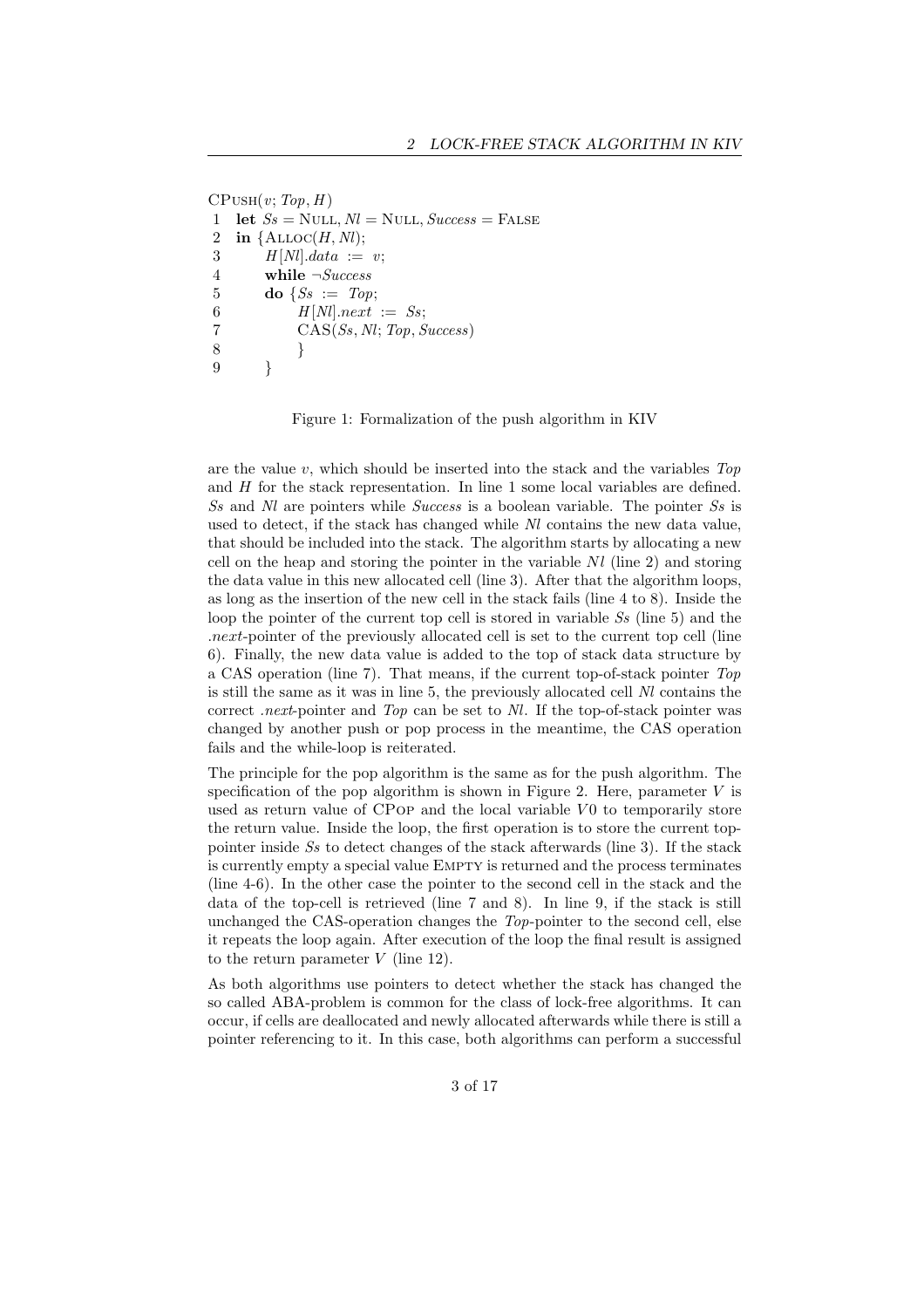```
CPOP(; V, Top, H)1 let V0 = EMPTY, S_s = NULL, NewTop = NULL, Success = FALSE
 2 in {while \neg Success3 do \{S_s := Top\}4 if Ss.isnull
 5 then \{ V0 := \text{EMPTY};6 Success := \text{TRUE}7 else { NewTop := H[SS].next;8 V0 := H[SS].val;9 CAS(Ss, NewTop; Top, Success)
10 };
11 }
12 V := V0;13 }
```
Figure 2: Formalization of the pop algorithm in KIV

CAS although the stack has changed, which may result in unpredictable results of the algorithms. There are several techniques to avoid this problem. One is to use a garbage collection, which deallocates cells only if there is no pointer referencing to it. In this paper we do not deallocate cells explicitly, assuming there is a separate garbage collection deallocating all unreferenced cells. An alternative is to use separate modification counters, that allow detection of cell changes (see e.g. [12, 13]). These can be introduced in a separate refinement. [14]

## 3 Temporal Logic Framework

In this section we give an informal overview over the temporal logic calculus we use, which is integrated into the interactive theorem prover KIV. The logical formalism is described in detail in [15, 9]. The temporal logic framework is a variant of ITL [10] that is extended by explicitly including the behavior of the environment into each step. The basis for ITL are finite or infinite sequences  $\pi$ of valuations, which are called *intervals*. Valuations in  $\pi$  are called *states*. Each state is described by a higher order predicate logic formula over dynamic variables  $V$ , which also can be *primed*  $V'$  or *double primed*  $V''$ .  $V$  and  $V'$  describe a system transition, whereas the step between  $V'$  and  $V''$  describes an environment transition. The value of  $V''$  in a state must be equal to the value of  $V$  in the next successive state. Thereby system and environment transitions alternate. Constants are written in small letters. A selection of temporal operators supported by KIV are: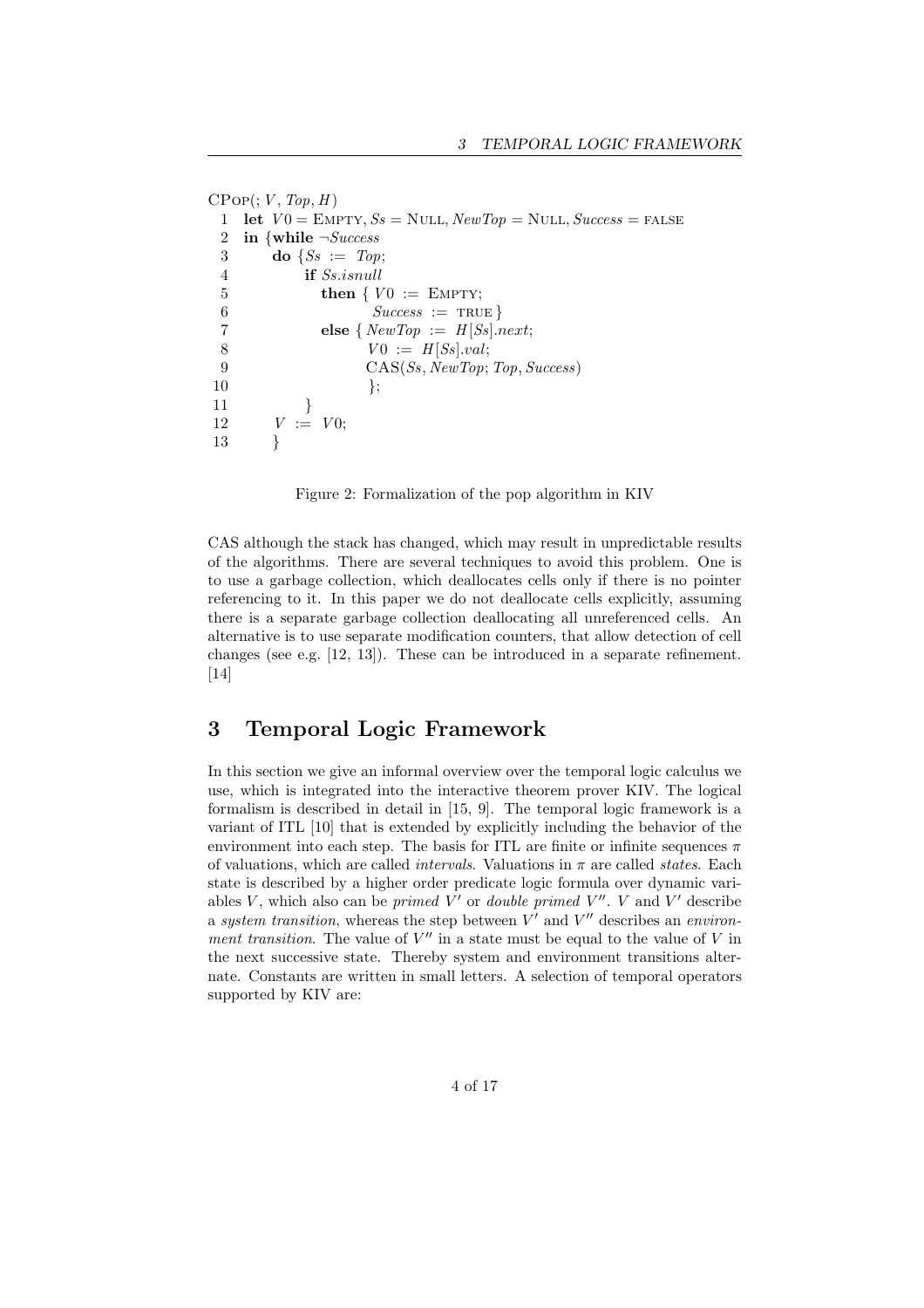| $\square\varphi$                                                             | $\varphi$ holds <i>always</i> from now on in every state                |  |
|------------------------------------------------------------------------------|-------------------------------------------------------------------------|--|
| $\varphi$ unless $\psi$                                                      | either $\varphi$ holds always from now on                               |  |
|                                                                              | or $\psi$ holds in some state and $\varphi$ holds in every state before |  |
| $\varphi_1 \parallel \varphi_2$                                              | interleaving                                                            |  |
| $\exists V.\varphi$                                                          | temporal exists-quantifier                                              |  |
| $X := t$                                                                     | assignment                                                              |  |
| $X := t_1, Y := t_2$                                                         | atomic assignment of multiple variables                                 |  |
| $\varphi_1$ ; $\varphi_2$                                                    | sequential composition                                                  |  |
| $\textbf{if} \ \psi \ \textbf{then} \ \varphi_1 \ \textbf{else} \ \varphi_2$ | case distinction                                                        |  |
| $\det X = t \operatorname{in} \varphi$                                       | local variable declaration                                              |  |
| while $\psi$ do $\varphi$                                                    | loop                                                                    |  |

As shown, our ITL variant supports classic temporal logic operators as well as program operators. This allows us to mix programs with temporal logic formulas. Program operators describe only system steps that alternate with arbitrary environment steps.

#### 3.1 Symbolic Execution

A typical sequent in proofs about interleaved programs has the form  $P, A, \Gamma \vdash \Delta$ . P is the interleaved program that executes the system steps, A contains a temporal formula that describes behavior of the environment and Γ is a predicate logic formula for the current variable assignment, while  $\Delta$  contains the property which has to be shown.<sup>2</sup> To verify that  $\Delta$  holds it must be proved that the current state  $\Gamma$  does not violate  $\Delta$  and that the rest of the program run of P does not violate  $\Delta$  either. To show the latter, symbolic execution is used.

For example, a sequent of the form mentioned above might look like this:

$$
M:=M+1;\alpha,\ \Box\ M'=M'',M=2\ \vdash\ \Box\ M>0
$$

The program executed is  $M := M + 1$ ;  $\alpha$  ( $\alpha$  can be an arbitrary program) and the environment is assumed not to change M (formula  $\Box M' = M''$ ). As the current state  $M = 2$  does not violate  $\square M > 0$ , a symbolic execution step is used to show that the rest of the program does not violate that formula too. The intuitive idea of a symbolic execution step is to execute the first program statement, i.e. applying the changes on the current state and to discard the first statement. So for the example above, a symbolic execution step would lead to the following formula:

$$
\alpha, \ \Box \ M' = M'', M = 3 \ \vdash \ \Box \ M > 0
$$

Of course, the environment assumption has to be considered too, but it simply leaves M unchanged in this example. More complex formulas in the succedent

 ${}^{2}P$ , A or  $\Gamma$  can be left unspecified by simply omitting them. E.g. if A is missing in a formula an arbitrary behaviour of the environment is assumed.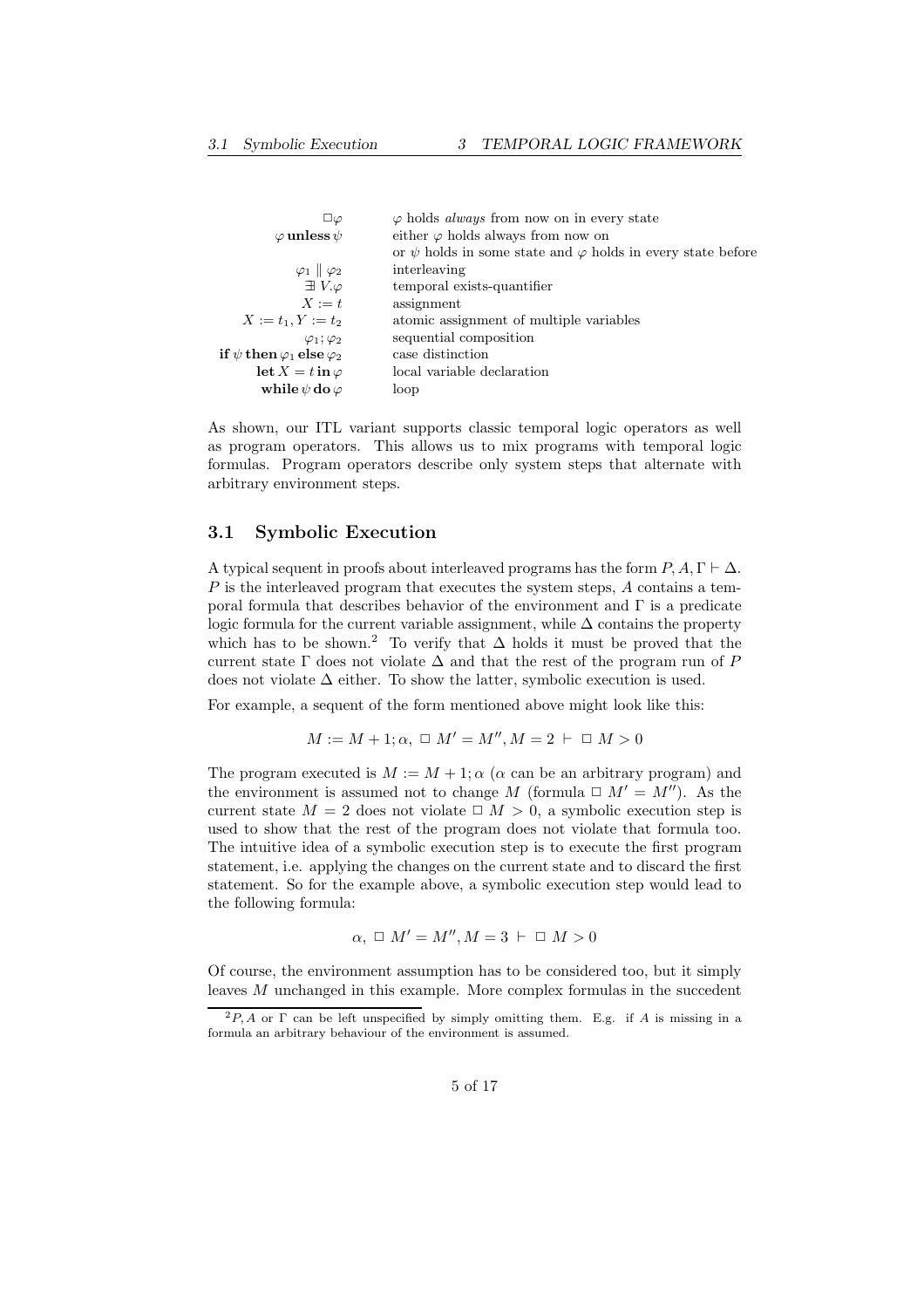might change too during the step (e.g. if the formula in the succedent is a program too, it has to be symbolically executed like the example program in the antecedent).

The basic idea to prove safety properties is to advance in the interval until a valuation that was considered earlier in the interval is reached. In this case a loop was executed. If we can prove that the property is true at beginning and during the loop it is invariant the proof can be finished with an inductive argument.

Two interleaved formulas are executed by executing the first transition from one or the other formula. After this, the proof continues with interleaving the remaining formulas. For example, if there are two interleaved programs in the antecedent

$$
M := 1; \alpha_1 \parallel N := 2; \alpha_2, \Gamma \vdash \Delta
$$

this formula can be transformed into the following two cases:

$$
M := 1; (\alpha_1 \parallel N := 2; \alpha_2), \Gamma \vdash \Delta N := 2; (m := 1; \alpha_1 \parallel \alpha_2), \Gamma \vdash \Delta
$$

which can be symbolically executed by the mechanism described above. For more details about symbolic execution, interleaving and induction in KIV see [9].

#### 3.2 Rule for Compositional Reasoning

In [16] we presented a compositional theorem for proof safety formulas similar to standard compositional theorems such as [4, 6]. However, to show linearizability we use a modification of this theorem, which is presented in the following.

Most assumption-guarantee based compositional proof techniques use a special operator similar to the "while-plus" operator  $\stackrel{+}{\Rightarrow}$  presented in [5]. Informally, the term  $A \stackrel{+}{\rightarrow} G$  means, that if A holds up to step i, then G must hold up to step  $i+1$ . With this operator it is possible to express that a component violates its guarantee  $G$  only after its assumption  $A$  is violated. This operator is needed to break the circularity of the compositional rule used.

Assumptions and guarantees can be formulated with propositional predicates over unprimed and primed variables (e.g. [6]). We use the same approach in this work, but for the assumptions we use predicates over primed and doubly primed variables. In this way it is possible to formalize which steps are allowed for the components and which steps are allowed for the environment. This also allows to use a standard TL operator **unless** as  $\stackrel{+}{\rightarrow}$  operator, i.e.:

$$
A \stackrel{+}{\rightarrow} G := G \text{ unless } (G \land \neg A)
$$

With these preliminaries it is possible to construct the compositionality theorem depicted in Figure 3. Unlike standard assumption-guarantee theorems (e.g. [4,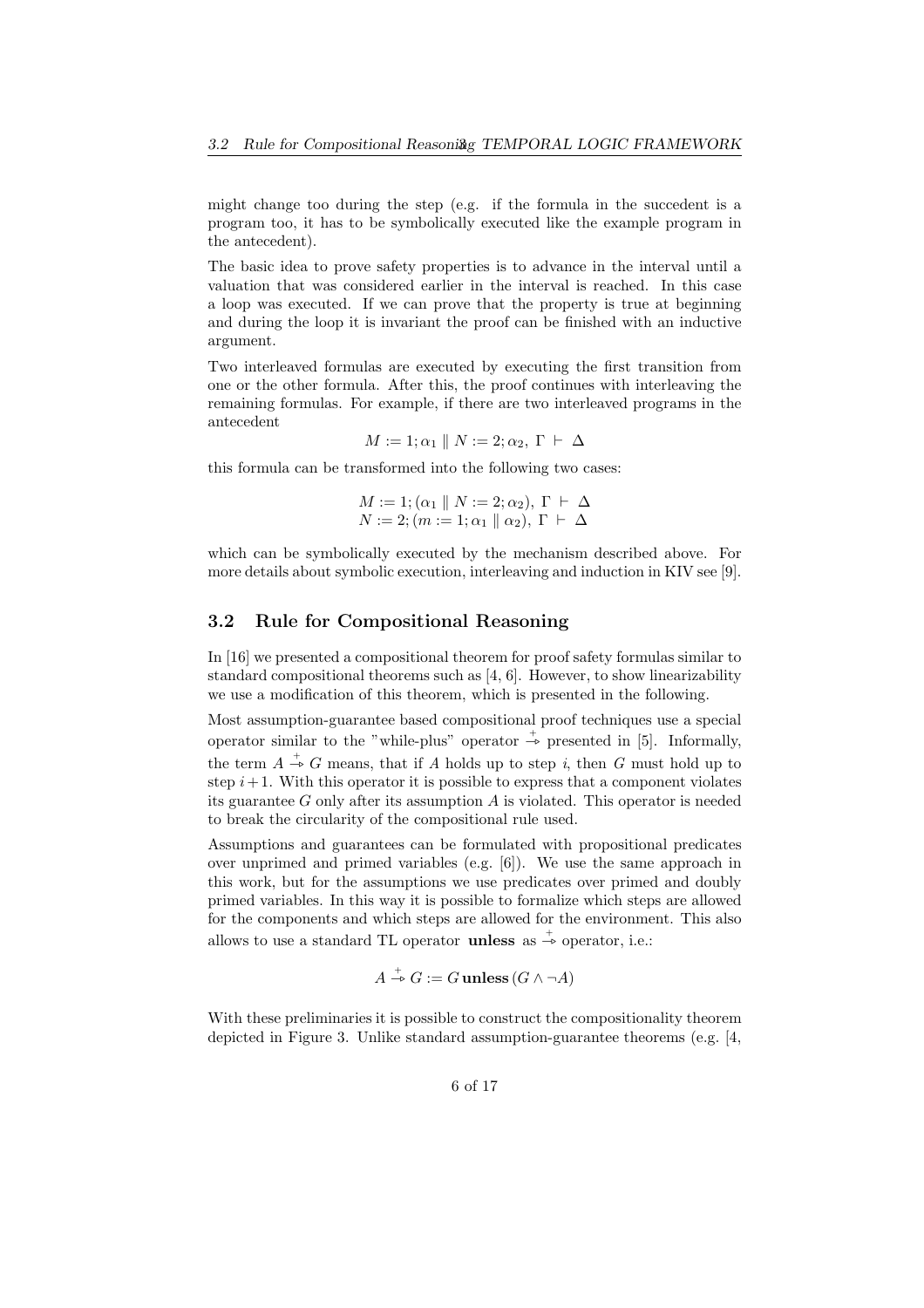If for all  $1 \leq i, j \leq n, i \neq j$ :

1.  $M_i(V)$ ,  $\Box A_i(V', V'')$ ,  $I(V) \vdash AM_i(V)$ 

- 2.  $M_i(V), I(V) \vdash A_i(V', V'') \xrightarrow{\,+} B G_i(V, V')$
- 3.  $G_i(v_1, v_2)$  ⊢  $A_i(v_1, v_2)$
- 4.  $I(v_1) \wedge G_i(v_1, v_2) \vee A(v_1, v_2) \vdash I(v_2)$
- 5.  $A(v_1, v_2) \vdash A_i(v_1, v_2)$
- 6.  $A_i(v_1, v_2), A_i(v_2, v_3) \vdash A_i(v_1, v_3)$

then:  $(||i M_i(V), \Box A(V', V''), I(V) \vdash (||i A M_i(V))$ 

Figure 3: AG-Theorem

6]), this theorem does not reason about one interleaved system but about two interleaved systems connected by refinement.

Here,  $V$  is the set of variables that describes the system state.  $M_i$  is a parallel component,  $A_i$  is its assumption to the environment and  $G_i$  is its guarantee to the environment.  $AM_i$  is an abstract component and A describes the behavior of the overall environment. I contains the initial variable assignment.

The conclusion of the theorem states, that each trace described by interleaving of all parallel components  $M_i$  (with assumption of the environment behaviour A and initial state  $I$ ) has an equivalent trace described by the interleaving of the abstract components  $AM_i$ . Premise 1. and 2. are temporal logic formulae while premise  $3. - 6$ . are predicate logic formulas. The proof obligations have the following informal meaning:

- 1. The concrete component  $M_i$  and it's assumption to the environment  $A_i$ imply the abstract component  $AM_i$ .
- 2. All components  $M_i$  must sustain their guarantee  $G_i$  as long as their assumption  $A_i$  holds.
- 3. The guarantee of each component does not violate the assumptions of all other components.
- 4. I is preserved by all guarantees and the global assumption.
- 5. All component assumptions hold, if the global assumption holds. Therefore, no component assumption is violated in an environment step.
- 6. The assumptions of all components are transitive. With this property, the components assumption is preserved even if other components make several steps.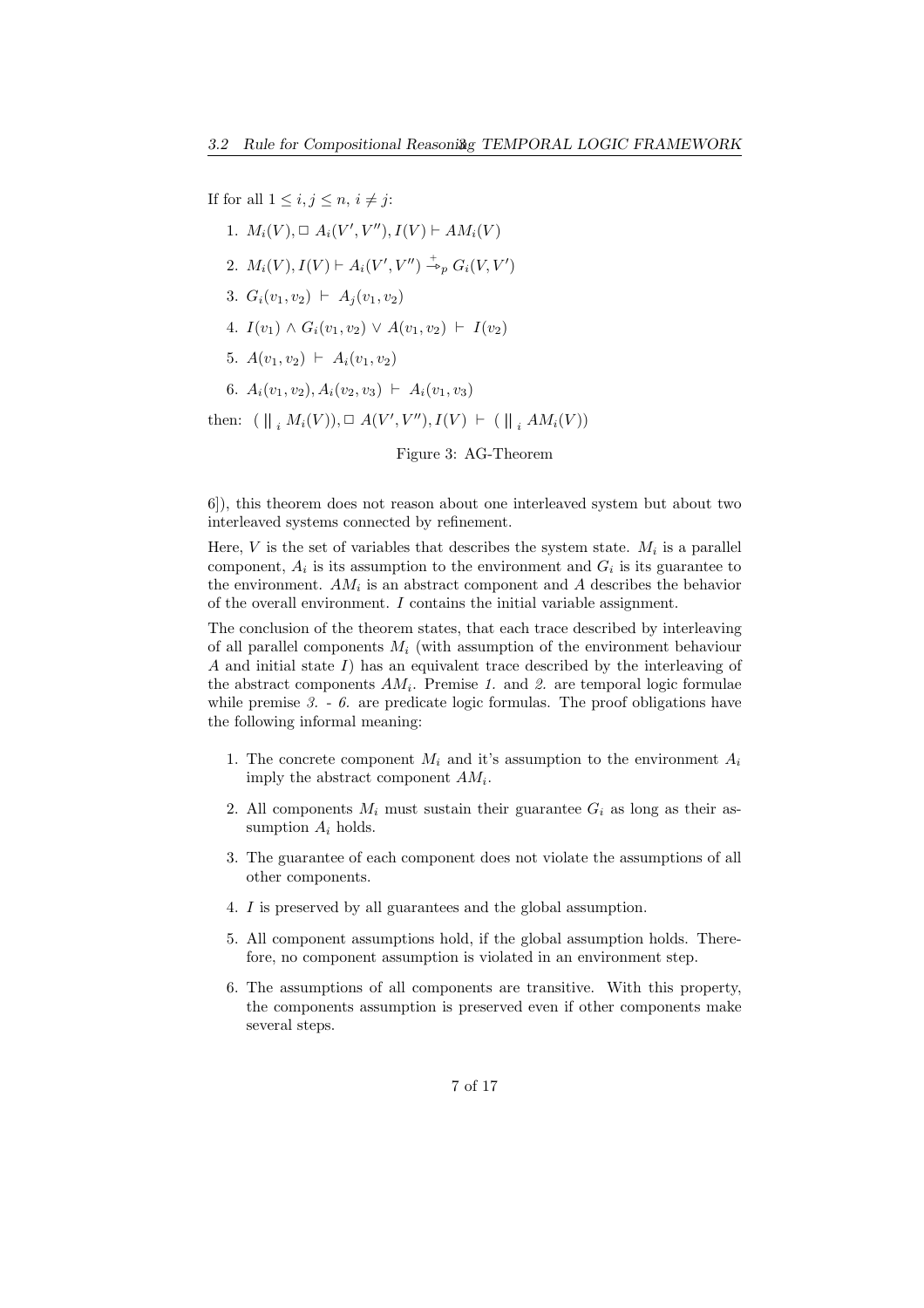This theorem was formally proven in KIV. The proof is similar to the one outlined in [16].

Assumptions and guarantees are usually formulated as conjunction of propositions. This fact is used to split proofs of the predicate logic premises up into several small proofs, i.e. instead of showing that  $(G1_i \wedge G2_i) \vdash (A1_i \wedge A2_i)$ holds we can separately show that e.g.  $G1_i$  ⊢  $A1_j$  and  $G2_i$  ⊢  $A2_j$  hold. This allows to use the correctness management of KIV to keep track, which assumptions are connected with which guarantees and vice versa.

The theorem can be extended to show also data refinement. I.e. the abstract components  $AM_i$  have an abstract data type as parameter, which is described with the variable set  $V_A$ . Therefore, an abstraction relation R is needed. The new conclusion of the extended theorem is

$$
(\parallel_i M_i(V)), \Box A(V', V''), I(V) \vdash \exists V_A. (\Box (R(V, V_A) \land R(V', V'_A)) \land \exists V. (\parallel_i AM_i(V_A)))
$$
 (1)

This conclusion is similar to the original theorem with addition of formula  $\exists V_A. \Box (R(V, V_A) \land R(V', V'_A))$ . This formula states that there exist suitable values of  $V_A$  generated by runs of all  $AM_i(V_A)$ , such that a representation invariant R holds before and after system steps. The second quantifier  $\exists V$  hides the changes of the concrete system from the abstract system, which is necessary for technical reasons. To show this new conclusion, premise 1. of the theorem in Figure 3 has to be exchanged with

$$
(M_i(V), \Box A_i(V', V''), I(V) \vdash \exists V_A. (\Box (R(V, V_A) \land R(V', V'_A))) \land \exists C. AM_i(V_A)))
$$
\n(2)

while premises 2.-6. are the same.

#### 4 Linearization of the Stack Algorithms

First, a short overview over the case study is given before some of the interesting technical issues are explained in the following subsections. The KIV formalization of the used stack algorithm is presented in Section 2. In the following CSTACK is used as short form for either a push or a pop process (i.e.  $\text{CStack}(C) \leftrightarrow \text{CPush}(C) \vee \text{CPop}(C)$ . The global data used by these algorithms is abbreviated with C. Similarly,  $\text{ASTACK}(A)$  abbreviates the atomic push and pop (see Fig. 4) on an abstract stack A.

Informally, linearization states that every concurrent execution of a set of operations is equivalent to a sequential execution of the same set. Verification of this property is usually done by showing that each operation has a linearization point [7]. A linearization point is an atomic step that is between the call and return of the operation which contains all effects of the abstract data structure. To show the linearization property for the lock-free stack algorithm in KIV, our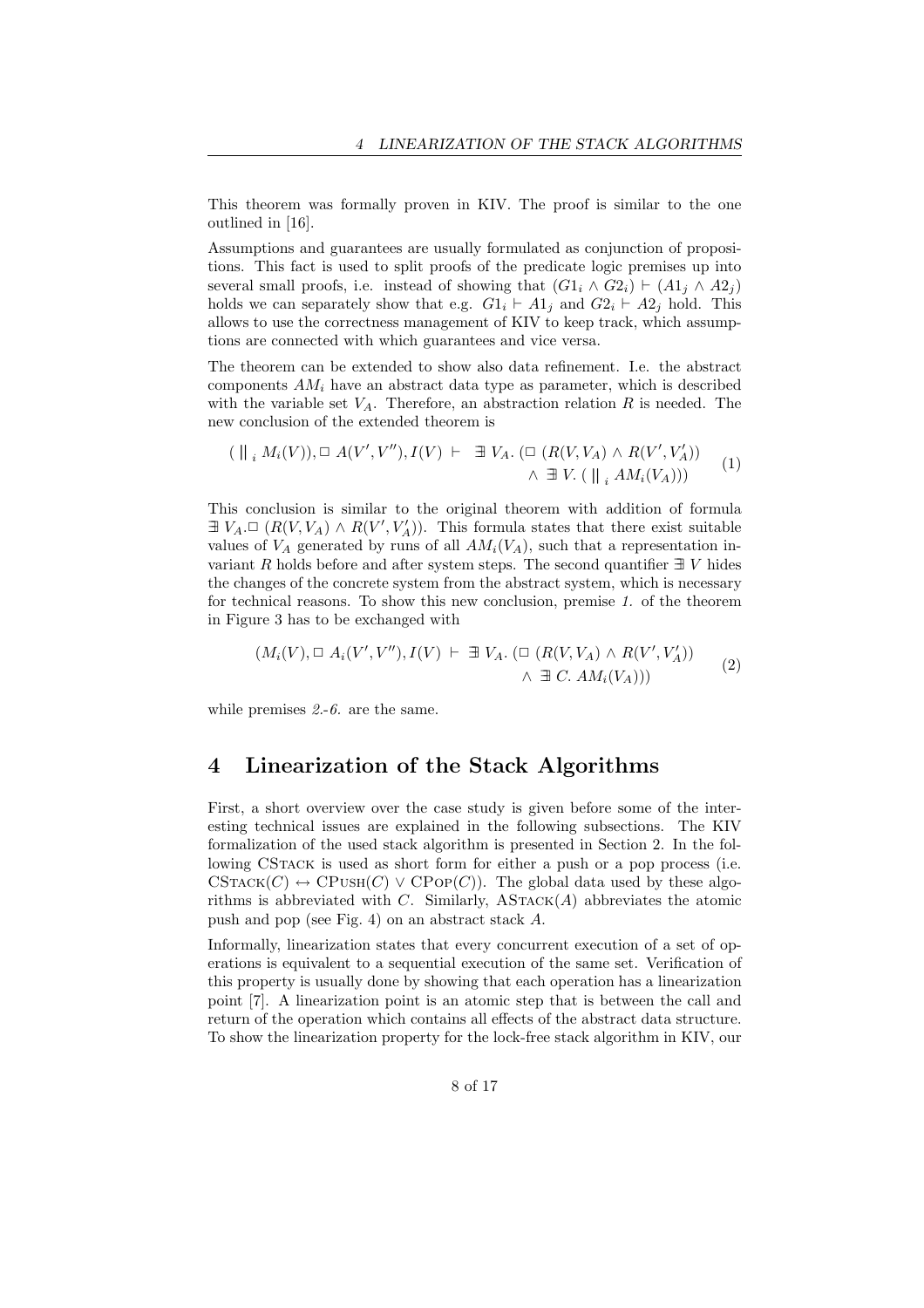goal is to show that for any run of an arbitrary number  $n$  of parallel CSTACK processes there is an equivalent run of  $n$  parallel ASTACK processes. The atomic push (resp. pop) marks then the linearization point of that operation. This approach is similar to other approaches showing linearization, e.g. [12, 17]. So the overall property which is proved is the following:

$$
(\parallel_{i \in \{1,\ldots,n\}} \text{CState}(C)), \square C' = C'', \text{Init}(C)
$$
  
 
$$
\vdash \exists A. \square \ (R(C, A) \land R(C', A')) \land \exists C. (\parallel_{i \in \{1,\ldots,n\}} \text{ASTACK}_i(A)) \quad (3)
$$

This formula is an instantiation of formula (1). The main proposition of this formula is that for every trace of the concrete system  $\|\cdot_{i\in\{1,\ldots,n\}}\text{CSTATE}_i(C)$ an equivalent trace of abstract processes  $\| \iota_{\in \{1,...,n\}}$ ASTACK $\iota(A)$  exists. This proposition reflects the linearization property. The global assumption  $\Box C'$ C ′′ specifies a closed system, i.e. no external process except CPush or CPop changes the heap. The predicate  $Init(C)$  specifies the initial configuration of the heap.

To avoid reasoning over the whole system, the AG-theorem presented in Section 3 is used to reduce the proof to single components. For process  $i$  this gives the proof obligation (as instantiation of formula (2))

$$
CSTACK_i(C) \wedge \Box A_i(C', C'') \wedge Init(C)
$$
  
 
$$
\vdash \exists A. \Box (R(C, A) \wedge R(C', A')) \wedge \exists C. ASTACK_i(A) \quad (4)
$$

This formula replaces the whole system by a single component. The environment assumption  $\Box A_i(C', C'')$  is needed to describe the behavior of other push and pop processes, which form the environment for the process  $\text{CStack}_{i}(C)$ . Of course the  $A_i$ s must be chosen in a way that the premises 4. and 5. of the AG-Theorem hold.

Finally, to apply the AG-Theorem and prove the overall property (formula (3)) we have to find suitable guarantees for CPush and CPop that imply the assumptions  $A_i$  (premise 3. of the AG-Theorem) and holds for the respective component (premise 2.).

In Subsection 4.1 the formalization of the abstract stack and the predicates R and *Init* is described. The proof of formula (4) and the assumptions  $A_i$  are described in Subsection 4.2. Finally, Subsection 4.3 describes the application of the AG-theorem.

#### 4.1 Specification of Important Predicates

For verification, the following adaptions of the algorithms presented in Section 2 were made to simplify the verification in KIV: For the push algorithm in Figure 1 a global array  $Nl[1] \ldots Nl[n]$  is used instead of the local variables Nl to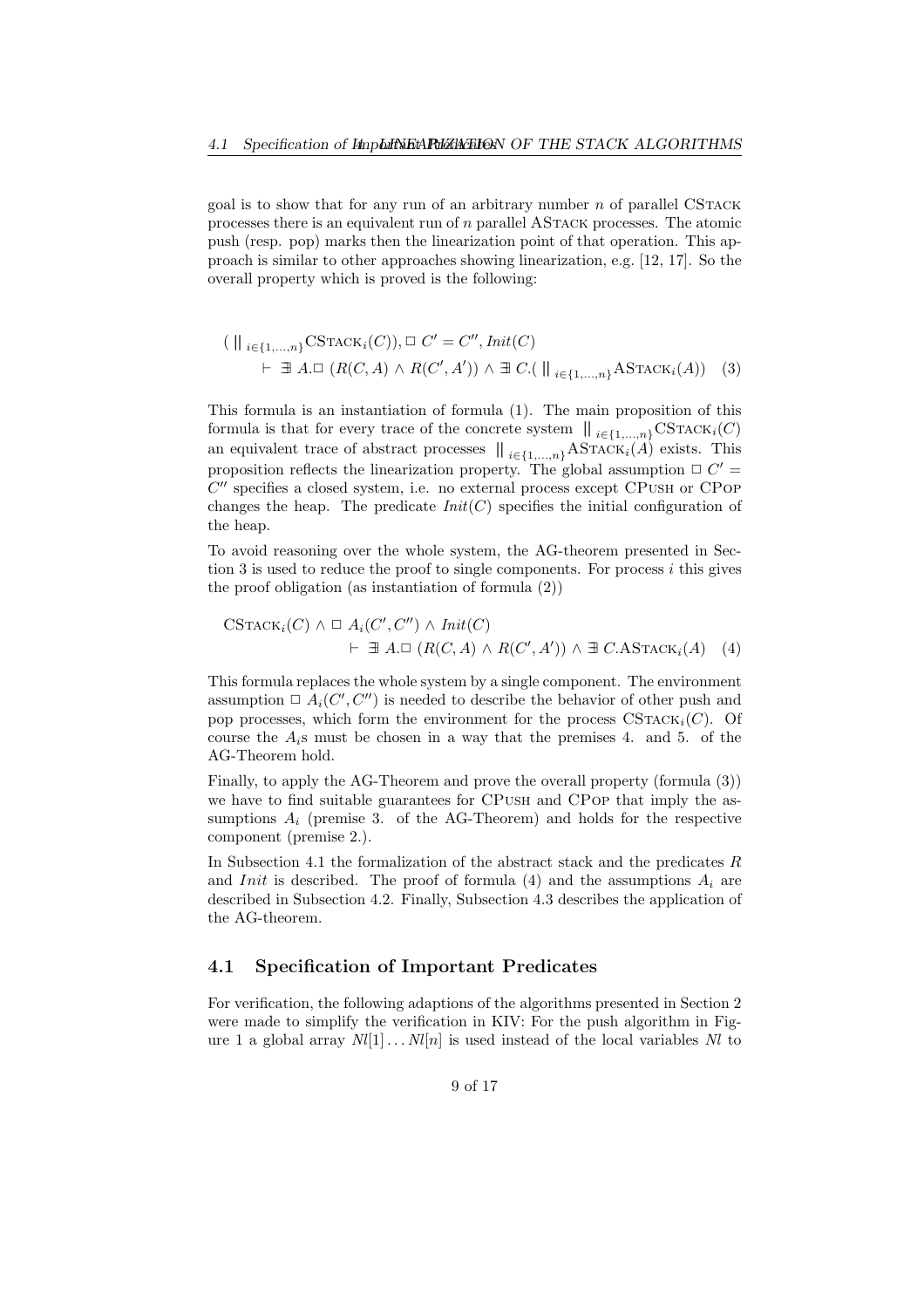| APUSH(v;STACK)<br>skip<br>2 STACK := $push(v, \text{STACK});$<br>$skip*$ | $APOP$ $(; V,$ STACK $)$<br>1 let $V0 = \text{NIL}$<br>2 in $\{skip\}$<br>$V0 := top(\text{Stack}),$<br>STACK := $pop(\text{Stack});$<br>4<br>$skip$ :<br>5<br>$V := V0$<br>6 |
|--------------------------------------------------------------------------|-------------------------------------------------------------------------------------------------------------------------------------------------------------------------------|
|--------------------------------------------------------------------------|-------------------------------------------------------------------------------------------------------------------------------------------------------------------------------|

Figure 4: Formalization of the abstract stack algorithm in KIV

store the new allocated cells of the push algorithms in the array-cell  $Nl[i]$ . So every occurrence of  $Nl$  in  $CP \text{usH}_i$  is replaced with  $Nl[i]$  and the process identifier  $i$  is added as additional parameter. This enables the formalization of the environment assumption, as shown in Subsection 4.2. For the same reason cells  $Ssi[i]$  of a global array are used for storing the top-of-stack pointer in CPoP<sub>i</sub> (Figure 2 instead of the local variable Ss). The correctness of both adaptions can be shown by an additional indirection step. Apart from these changes, the same programs as shown in Section 2 are used directly in KIV.

The abstract push and pop algorithms are depicted in Figure 4. For the abstract stack a standard algebraic definition for stacks is used. Both, the APush and the APop algorithm access the stack only in a single atomic operation. Before and after this operation, a  $skip^*$  operation is used to include an undefined number of stuttering steps. As last step, APop assigns the result to the global return variable V.

For the refinement relation the predicate represents  $(St, Top, H)$  is defined recursively over the length of the stack by the following two axioms:

$$
represents(\text{EMPTY}, \text{Top} = null, H) \tag{5}
$$

$$
represents(push(d, St), Top, H) \leftrightarrow Top \in H \land H[Top].val = d
$$
  
 
$$
\land \, represents(St, H[Top].next, H)
$$
 (6)

St is a stack, d is a data value, Top is the pointer to the top of the stack and H is a heap. In formula  $(5)$  the empty stack is represented when  $Top$  is the nullpointer. For the recursive case in formula (6), Top has to be allocated in  $H$ , the data value of the cell referenced by  $Top$  has to be the data value on top of the stack and the rest of the stack has to be represented by the pointer in the cell referenced by Top. As refinement relation  $R(C, A)$  we use the formula  $represents(St, Top, H).$ 

To show the correctness of the concrete stack algorithms an assumption about the initial state of the stack is needed. Initially, the data structure represented by the heap and the top variable has to be valid, i.e. that it really represents a stack and is not cyclic.

$$
valid(Top, H) \leftrightarrow \exists St. represents(St, Top, H)
$$
\n(7)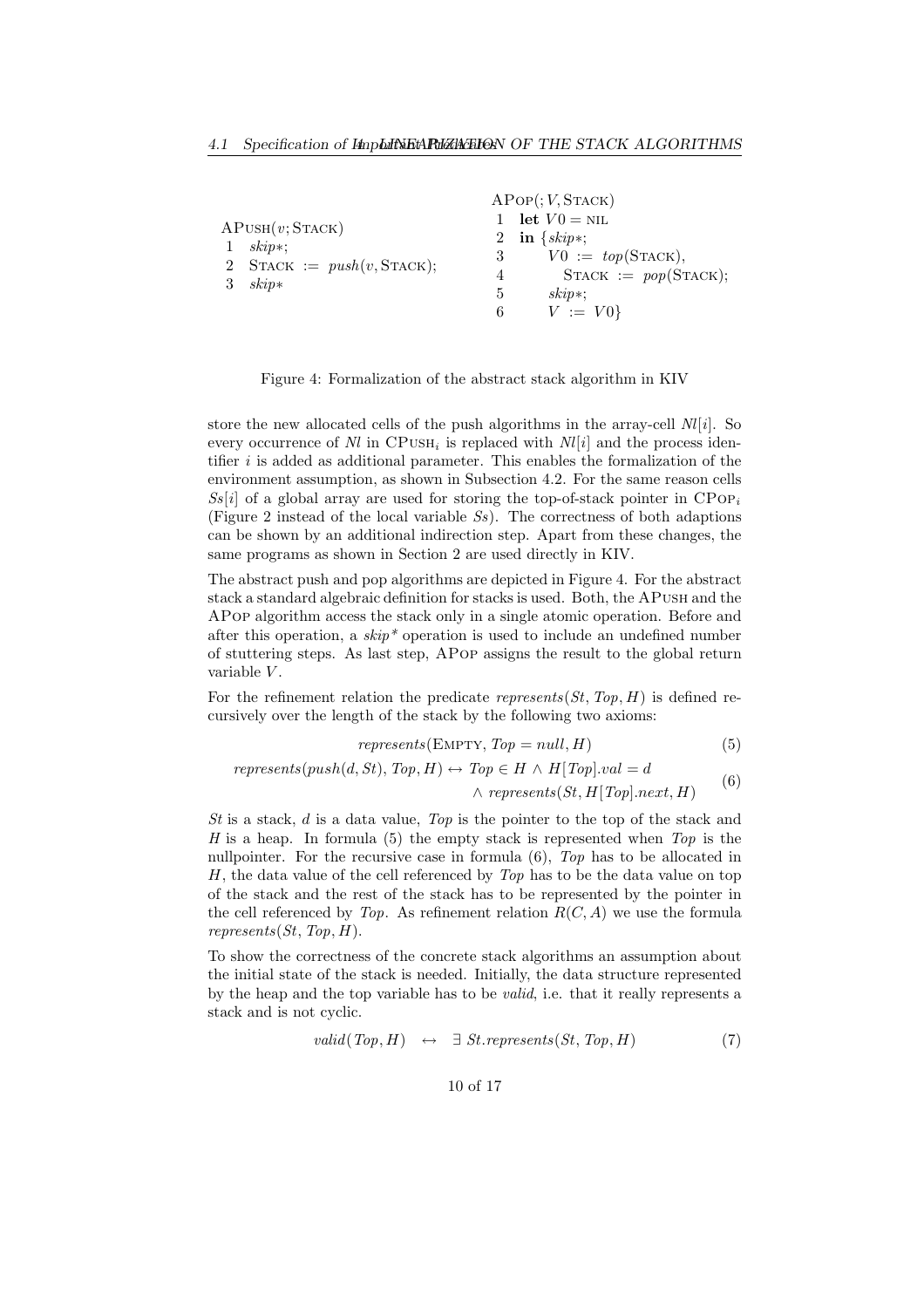**PushA1** valid( $Top', H'$ )  $\rightarrow$  valid( $Top'', H'$ )

 $\mathbf{PushA2}\ \neg\ reachable(Nl'[i],\mathit{Top}',H')\rightarrow$  $\neg \: reachable(Nl''[i],\mathit{Top}'',H'')$ 

**PushA3**  $Nl'[i] = Nl''[i]$ 

**PushA4**  $H'[Nl'[i]] = H''[Nl''[i]]$ 

**PushA5**  $Nl'[i] \in H' \rightarrow Nl''[i] \in H''$ (a) Assumptions for the Push Process

**PopA1** valid( $Top', H'$ )  $\rightarrow$  valid( $Top'', H'$ )

**PopA2**  $Ss'[i] = Ss''[i]$ 

 $\textbf{PopA3}\;\;Ss'[i]\in H'\rightarrow Ss''[i]\in H''$ 

 $\textbf{PopA4} \ \ Ss'[i] \in H' \to (H'[Ss'[i]] = H''[Ss''[i]])$ (b) Assumptions for the Pop Process

Figure 5: Formalization of Assumptions

The formula *valid*( $Top, H$ ) is used as initial condition  $Init(C)$  for the system.

#### 4.2 Abstraction Proof

The proof of formula (4) relies on assumptions  $A_i$  about the behaviour of other concrete CPush and CPop executions. Finding the right assumptions is the main proof effort for the complete verification.

For a process  $CP \text{USH}_i$  we used a conjunction of PushA1-PushA4 (shown in Figure 5(a)) as assumption  $A_i$ . Informally, they have the following informal meaning

- PushA1 If the data structure on the heap is valid, it is valid after the environment step.
- **PushA2** If the allocated cell  $N[i]$  is not yet integrated into the stack, it will not be in the stack after the environment step.<sup>3</sup>
- **PushA3** The environment will not change the variable  $N[i]$ .

**PushA4** The environment will not change the content of the cell  $N[i]$ .

**PushA5** The environment step will not deallocate the cell  $N[i]$  points to.

<sup>&</sup>lt;sup>3</sup>The predicate *reachable*( $p$ ,  $Top$ ,  $H$ ) is true, iff  $p$  is a reference of the stack representation reachable from Top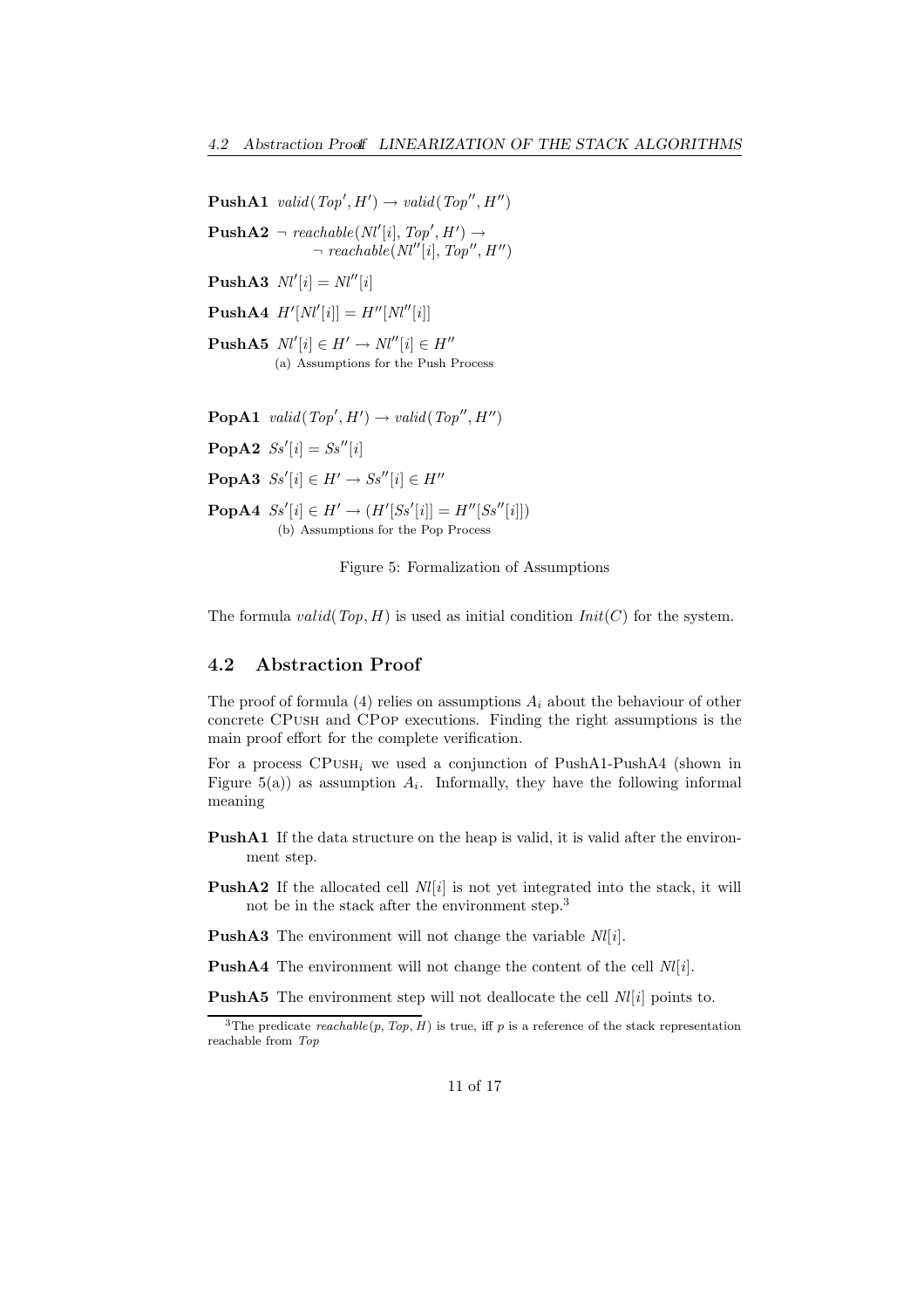Only assumption PushA1 and PushA2 are specific for the both stack algorithms, while the assumptions PushA3 - PushA5 are generic for all algorithms that allocate variables (PushA4 may need generalization in some cases).

As assumption  $A_i$  for a process CPOP<sub>i</sub> the conjunction of the formulas PopA1-PopA4 (depicted in Figure 5(b)) are used. They have the following meaning

PopA1 The same as PushA1.

**PopA2** The variable  $Ss[i]$  is not changed by the environment.

PopA3 Analogous to PushA5.

**PopA4** The content of the cell where  $S_s[i]$  points to will not be changed by the environment.

The assumptions PopA2 and PopA3 are generic for processes with local variables. The assumption PopA4 formalizes the fact, that cells are not changed as long as they are part of the stack data structure. This fact is vital for the pop algorithm.

With all these assumptions the push abstraction proof proceeds straight forward by using symbolic execution and induction as described in Section 3. The only interesting step is the execution of the CAS-step, where a case distinction is necessary. In the first case CAS is succesful where the program terminates after 2 additional steps. In the other case, if CAS failed, the program loops and induction can be applied to close this case.

The abstraction proof for the pop algorithm is very similar, even though it is a bit longer as an additional case distinction has to be considered, which discerns whether the stack is empty or not (line 4 in the pop algorithm).

#### 4.3 Modularization

To apply the assumption-guarantee technique described in Section 3, it remains to find guarantees for CPush and CPop, so that premises 2. and 3. of the AG-Theorem hold, i.e. guarantees must hold for their respective component and must imply the assumptions of the other components. For most of the assumptions this task is very straight forward. E.g. the assumption PushA1 and PopA1 can be formulated directly as guarantee (i.e. valid(Top, H)  $\rightarrow$  valid(Top', H')). For the following two assumptions this task is more difficult:

The first is the statement, that the newly allocated cell  $Nl[i]$  of the push algorithm is not changed by another process (assumption PushA4). The guarantees for the pop process are very simple, as pop changes neither H nor any  $N[i]$ . It is easy to show, that  $CP \text{USH}(v, i; N\mathcal{U}, H)$  does not change any other cell than the cell where  $N[i]$  points to. Therefore, the invariant  $\forall i \in \{i1..N[ii]\}\neq N[i1]$ is used, which states that all  $N[i]$ -cells are always disjoint. With this invariant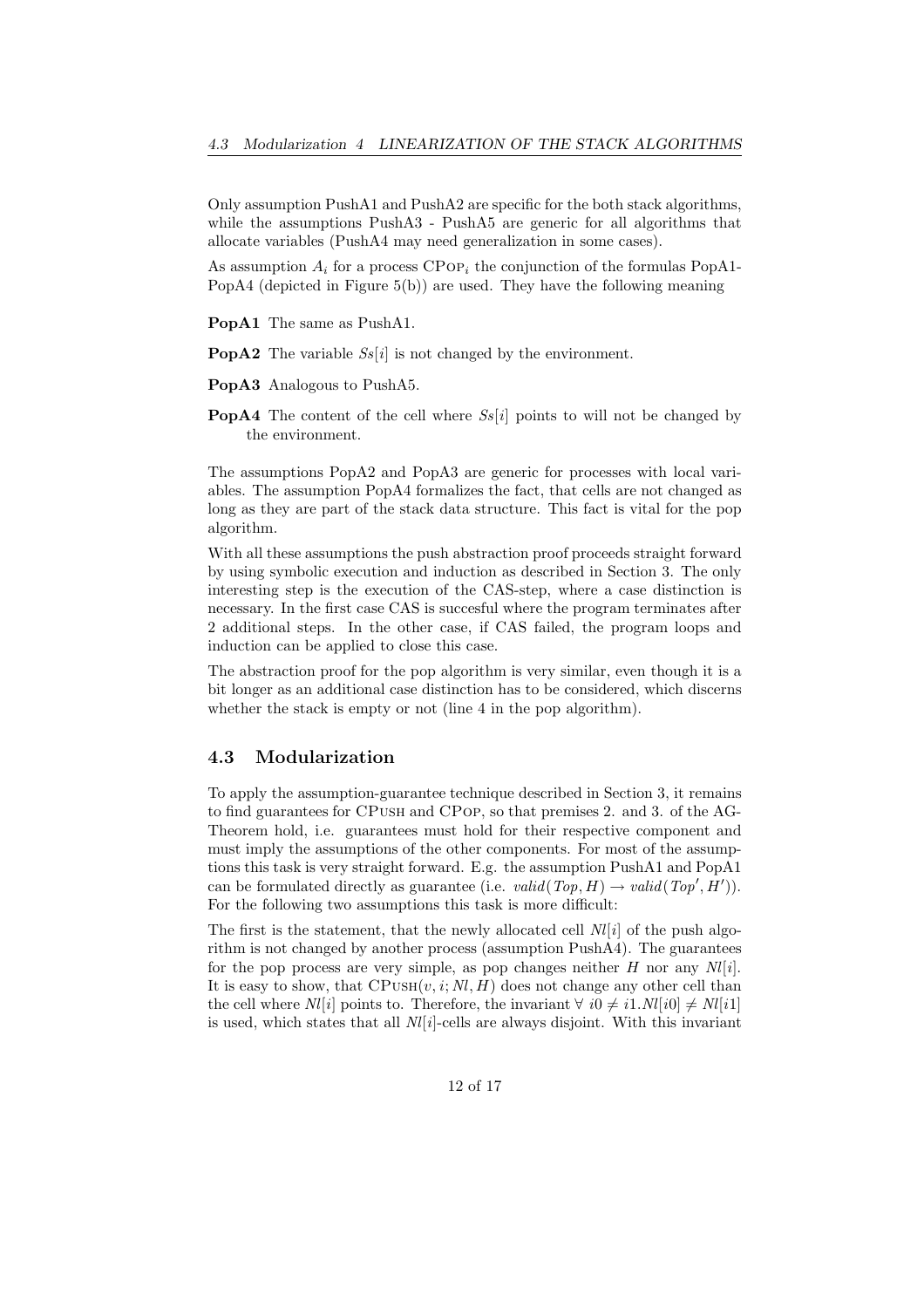a guarantee can be easily formalized, that implies assumption PushA4. Also, guarantees that preserve this invariant can be easily formulated.

Assumption PopA4 is more difficult, because  $S[\iota]$  can point to any cell that is or was in the stack representation. We must guarantee that no CPush process modifies this cell (in the assignment in line 3 of Fig. 1) to ensure that CPop extracts the right return value (line 8 of Fig. 2). Therefore, a history variable is used to monitor which cells are or were part of the stack. Formally, we exploit the fact that we have an explicit environment which can record the history in a variable L. A change of the program is unnecessary, we just add

$$
\Box L'' = L' \cup reachableSet(Top', H') \tag{8}
$$

to the global environment assumptions. reachable Set (Top,  $H$ ) is the set of all cells that are reachable from Top. With this new environment assumption, the following guarantee is shown for the CPush process.

$$
\forall a.a \in L \to H[a] = H'[a] \tag{9}
$$

CPush never changes a cell that is or was part of the stack. Therefore, CPush never violates the assumption PopA4.

In total, 7 assumptions and 10 guarantees are specified for the push algorithm and 5 assumptions and 7 guarantees are used for the pop process. Most of the additional assumptions and guarantees are needed to formalize properties properties of the history described above. Compared to the effort to find and specify all assumptions and guarantees, the proof effort for the assumptionguarantee proofs is relative low, as many proofs require only little interaction.

#### 5 Related Work

Verification of lock-free algorithms is currently an active research topic. Various algorithms have been proven correct, e.g. algorithms working on a global queue [18], [19], a lazy caching algorithm [20] or a concurrent garbage collection [21].

The algorithm considered here was taken from Colvin and Groves [18, 22], who have given a correctness proof using IO automata and the theorem prover PVS. We have only studied the core algorithm, their work also discusses extending the algorithm with elimination arrays, and adds modification counts to avoid the ABA problem. In contrast to this formal proof our proof is not monolithic, and does not require to encode programs as automata using program counters.

Recent work by the same authors [12, 13] discusses incremental development of the algorithm using refinement calculus and programs very similar to ours. The resulting steps are rather intuitive for explaining the ideas and possible variations. Again this work also discusses various extensions and variations of the algorithm. The refinement calculus used is quite close to parts of the logic used in KIV [11] (in particular to Dynamic Logic [23] for sequential programs).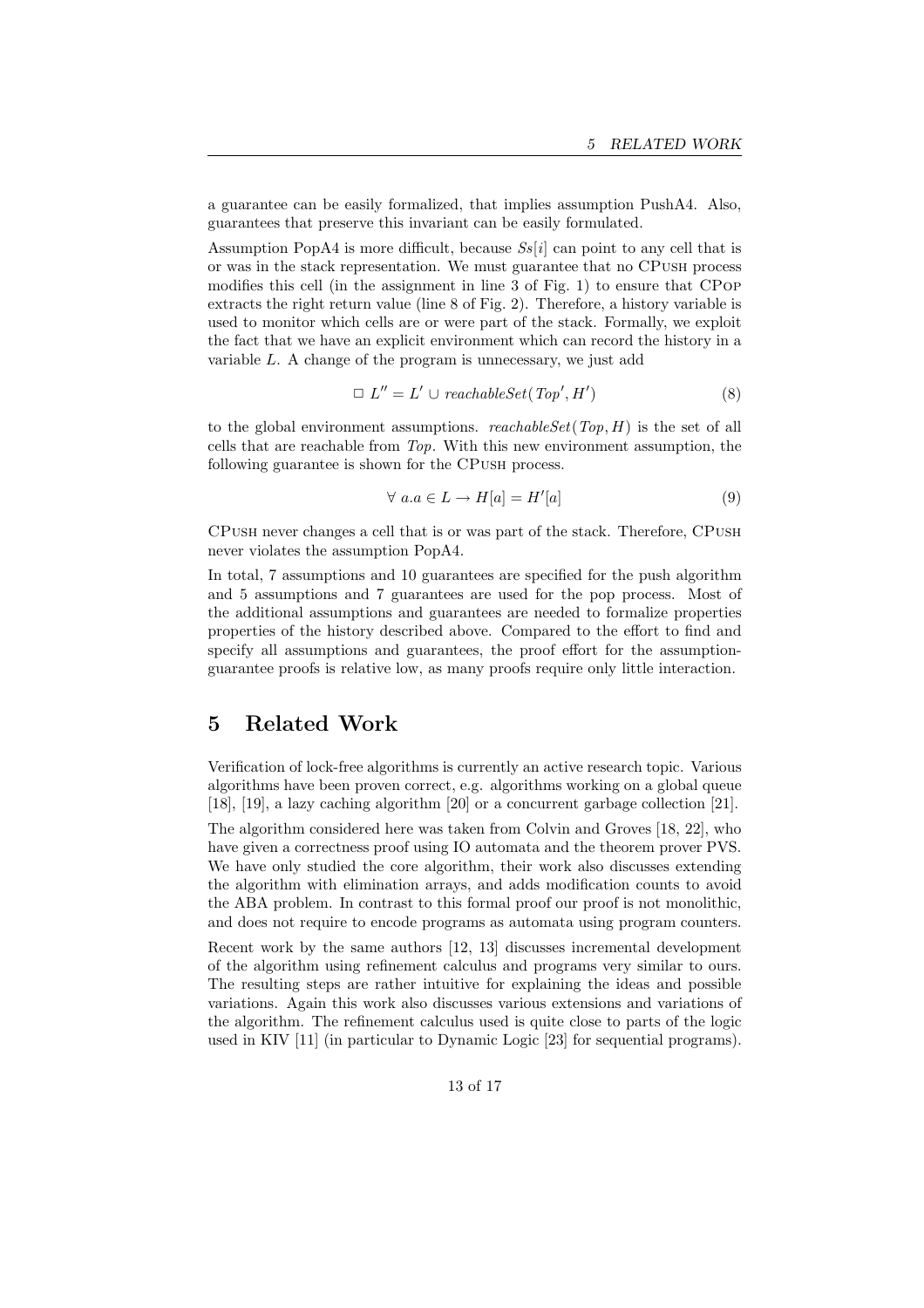Therefore, we tried to imitate some of the steps, but we found that this is not really possible: the basic idea underlying the paper of commuting statements that assign to disjoint variables is almost never applicable, since most assignments work on one variable: the global heap. Such assignments commute only, if it can be proved that the locations they access are disjoint. Indeed most of the complexity of our assumptions (e.g. PushA4, PopA4) is to answer the question, why processes cannot modify or access certain locations. Answers to these questions are only given informally in [12].

In [17], Vafeiadis et. al. describe a rely-guarantee approach, that is similar to ours. The approach is applied informally on an implementation of sets using finegrained locking. [24, 25] extends the approach by using a specialized separation logic and by providing tool support. The approach is specialised to reasoning over pointer structures and therefore has stronger automation then ours.

Fully automatic approaches based on static analysis are given by Amit et. al. in [26] and by Berdine et. al. in [27]. They are also specialised on reasoning over pointer structures.

The second author of this paper has also contributed to [28] and [29], where a data refinement theory for lock-free algorithms is developed. While the goal, to modularize the linearizability proof is similar, the technique used is rather different: control structure of the operations is encoded using CSP in [28] and using program counters in [29]. Single steps of the algorithm are given as Z operations. Interleaving of processes is done explicitly using promotion, while we use the interleaving operator of temporal logic. The stack algorithm is used as a running example, but the complexity of proofs is much lower than the ones given here, since the concrete level does not use a global heap. [29] explicitly proves that the example satisfies the original criterion of linearizability that was defined in Herlihy and Wing's original paper [7]. Linearizabilty is only implicitly implied by this and all other related work. In future work we plan to connect the proofs done here to the explicit formal definition of linearizability. The explicit history of events needed to do this should be definable exploiting the explicit environment as we did for the *reachableSet* predicate in Section 4.3.

#### 6 Conclusion

In this paper we have developed a proof technique for verifying refinements of abstract data types to interleaved algorithms. The standard example of Treiber's stack could be verified with this technique. Both, data refinement and decomposition using assumption-guarantee reasoning were expressed using the temporal logic available in KIV. A suitable modularization theorem was proved for this purpose.

We see the following advantages in our approach: first, the tool support gives proofs of higher quality compared to the verification of programs with pen and paper. The interactive verifier KIV allows us to directly verify parallel programs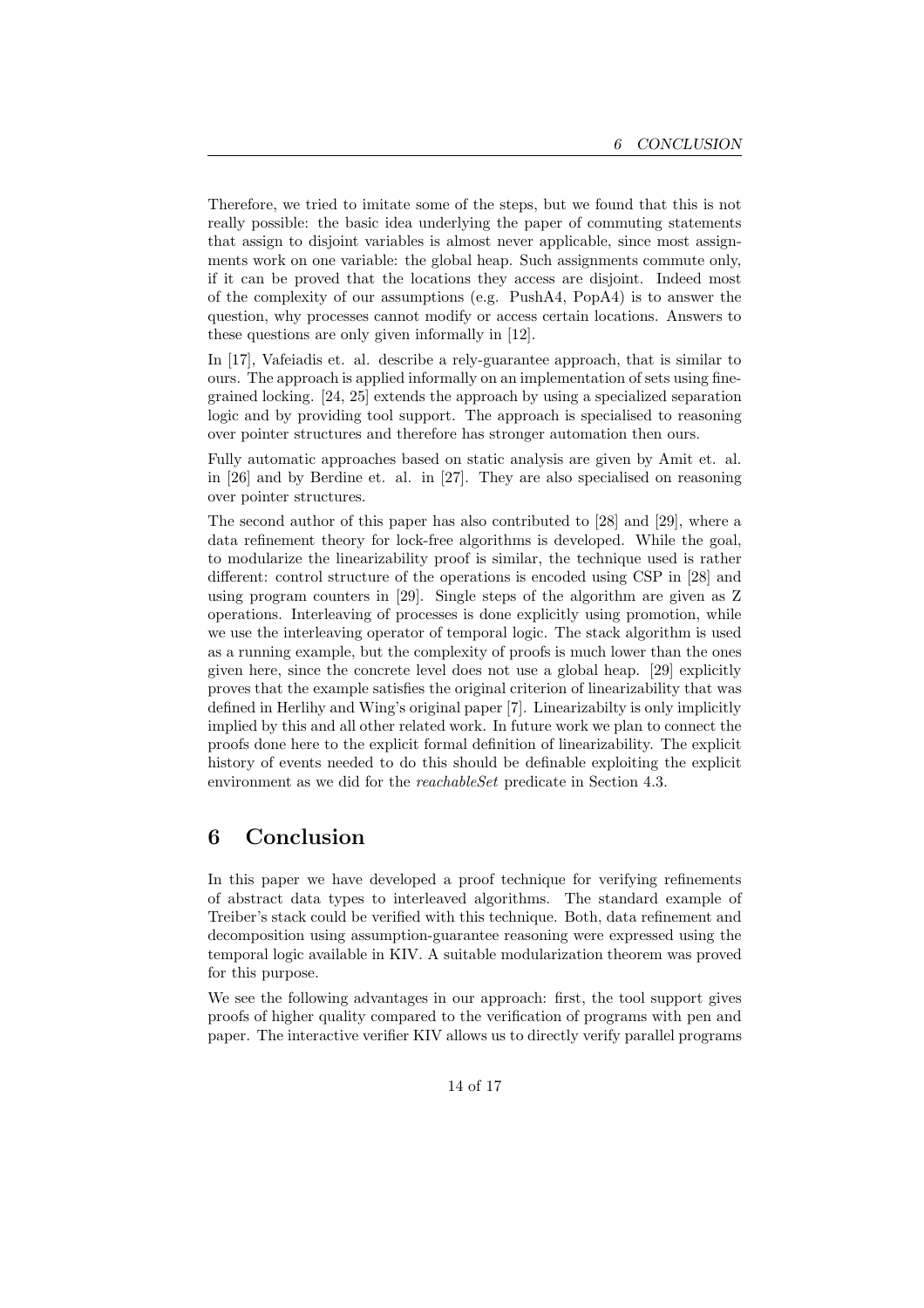in a rich programming language. An additional translation to a special normal form (as e.g. in TLA [30]) using explicit program counters is not necessary. The proof strategy of symbolic execution in KIV is very intuitive and can be automated to a large extent. In this paper we have also shown how to decompose proofs; instead of a single large proof it was sufficient to construct several small and comprehensible proofs for single processes.

As future work this approach opens several interesting possibilities. For the compositional verification of the lock-free algorithm, we have verified a number of interesting properties of more general nature, e.g., properties concerning memory allocation. Can these properties be reused for the verification of other algorithms? Another direction we want to investigate is to examine other properties for lock-free algorithms, e.g. liveness properties. In KIV, liveness properties can also be verified with symbolic execution and induction. It remains to incorporate a suitable modularization theorem into the calculus of KIV.

# References

- [1] Dijkstra, E.W.: Solution of a problem in concurrent programming control. Commun. ACM 8(9) (1965) 569
- [2] Jones, C.B.: Tentative steps toward a development method for interfering programs. ACM Trans. Program. Lang. Syst. 5(4) (1983) 596–619
- [3] Misra, J., Chandi, K.: Proofs of networks of processes. IEEE Transactions of Software Engineering (1981)
- [4] de Roever, W.P., et al.: Concurrency Verification: Introduction to Compositional and Noncompositional Methods. Cambridge University Press (2001)
- [5] Abadi, M., Lamport, L.: Conjoining specifications. ACM Transactions on Programming Languages and Systems (1995)
- [6] Cau, A., Collette, P.: Parallel composition of assumption-commitment specifications: A unifying approach for shared variable and distributed message passing concurrency. Acta Inf.  $33(2)$  (1996) 153-176
- [7] Herlihy, M., Wing, J.M.: Linearizability: A correctness condition for concurrent objects. ACM Transactions on Programming Languages and Systems  $12(3)$  (1990) 463-492
- [8] Treiber, R.K.: System programming: Coping with parallelism. Technical Report RJ 5118, IBM Almaden Research Center (1986)
- [9] Balser, M.: Verifying Concurrent System with Symbolic Execution. Shaker Verlag, Germany (2006)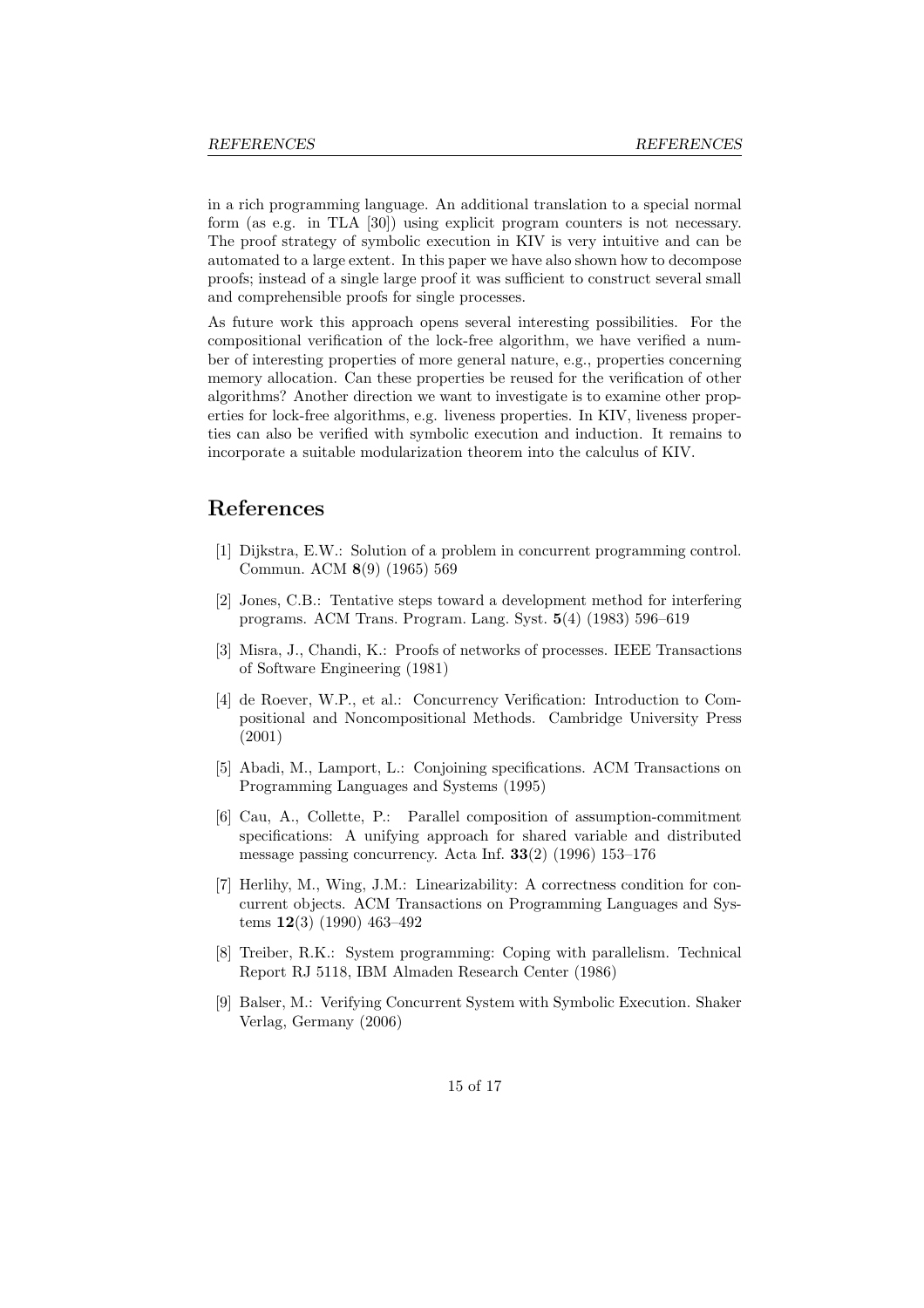- [10] Moszkowski, B.: Executing Temporal Logic Programs. Cambridge University Press, Cambridge (1986)
- [11] Reif, W., Schellhorn, G., Stenzel, K., Balser, M.: Structured specifications and interactive proofs with KIV. In Bibel, W., Schmitt, P., eds.: Automated Deduction—A Basis for Applications. Volume II: Systems and Implementation Techniques. Kluwer Academic Publishers, Dordrecht (1998) 13 – 39
- [12] Groves, L., Colvin, R.: Derivation of a scalable lock-free stack algorithm. Electron. Notes Theor. Comput. Sci. 187 (2007) 55–74
- [13] Groves, L., Colvin, R.: Trace-based derivation of a scalable lock-free stack algorithm. Formal Aspects of Computing (FAC) (2008) (to appear).
- [14] Balser, M.: Verifying Concurrent System with Symbolic Execution Temporal Reasoning is Symbolic Execution with a Little Induction. PhD thesis, University of Augsburg, Augsburg, Germany (2005)
- [15] Balser, M., Reif, W.: Interactive verification of concurrent systems using symbolic execution. Technical Report 2008-12, Universität Augsburg (2008)
- [16] Bäumler, S., Nafz, F., Balser, M., Reif, W.: Compositional proofs with symbolic execution. In Beckert, B., Klein, G., eds.: Proceedings of the 5th International Verification Workshop. Volume 372 of Ceur Workshop Proceedings. (2008)
- [17] Vafeiadis, V., Herlihy, M., Hoare, T., Shapiro, M.: Proving correctness of highly-concurrent linearisable objects. In: PPoPP '06: Proceedings of the eleventh ACM SIGPLAN symposium on Principles and practice of parallel programming, New York, NY, USA, ACM (2006) 129–136
- [18] Doherty, S., Groves, L., Luchangco, V., Moir, M.: Formal verification of a practical lock-free queue algorithm. In: FORTE 2004. Volume 3235 of LNCS. (2004) 97–114
- [19] Abrial, J.R., Cansell, D.: Formal Construction of a Non-blocking Concurrent Queue Algorithm (a Case Study in Atomicity). Journal of Universal Computer Science 11(5) (2005) 744–770
- [20] Hesselink, W.H.: Refinement verification of the lazy caching algorithm. Acta Inf. 43(3) (2006) 195–222
- [21] Gao, H., Groote, J.F., Hesselink, W.H.: Lock-free parallel and concurrent garbage collection by mark&sweep. Sci. Comput. Program. 64(3) (2007) 341–374
- [22] Colvin, R., Doherty, S., Groves, L.: Verifying concurrent data structures by simulation. ENTCS 137 (2005) 93–110